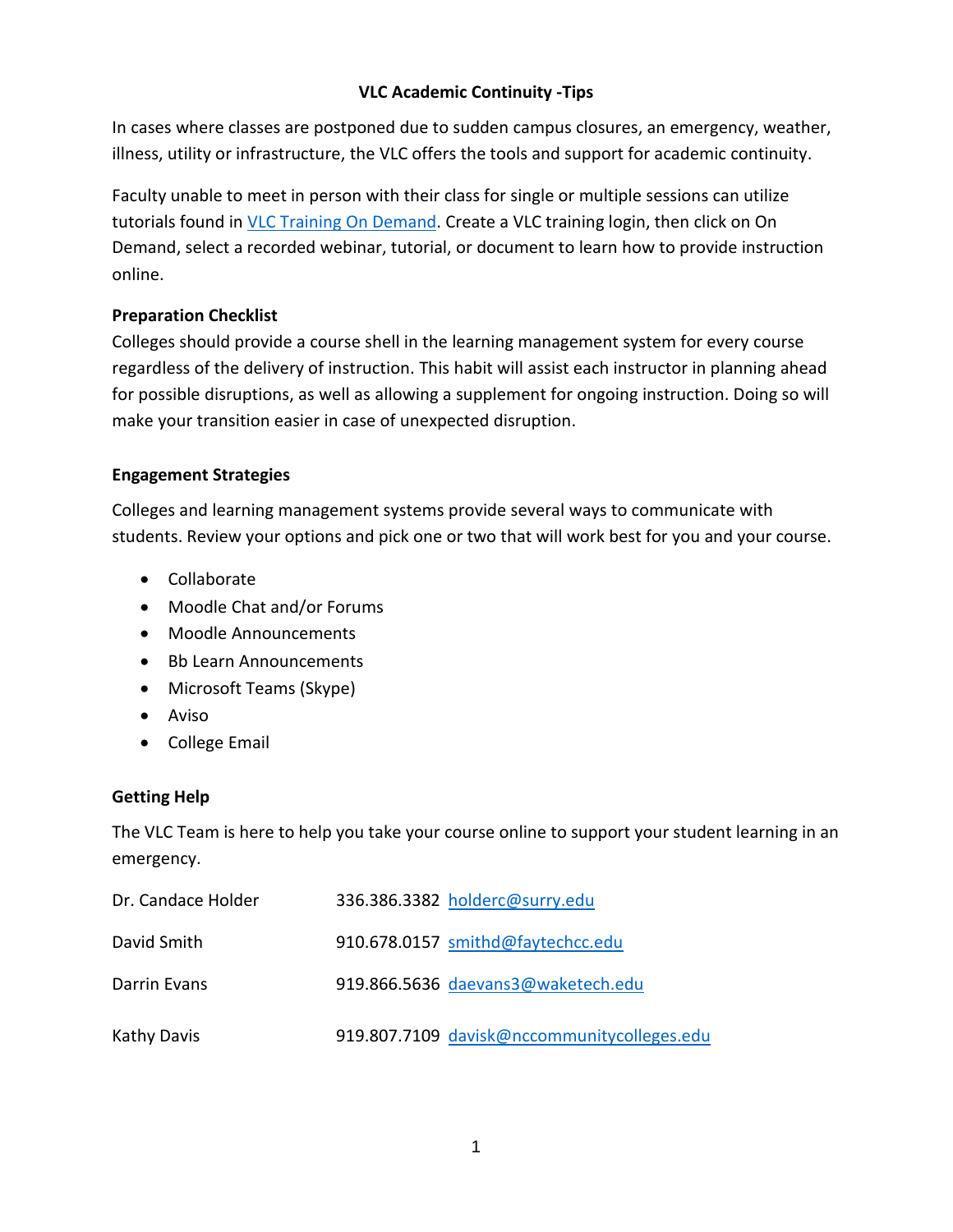# **Preparation Checklist**

Your online LMS supplemental course shell provides you the flexibility to organize and supplement your instruction 24/7 while maintaining academic instruction and learning continuity. Resources and activities can easily be added to your course and made available to students at your leisure.

## **Key Tips:**

- Your course shell is available 24/7 to you and your students. You can begin adding content at any time.
- Next, keep your plan simple.
- Finally, work with the technologies you know best.
	- Your LMS supports a variety of tools you may be familiar with (adding documents/PowerPoints, URLs, videos, assignments, quizzes, forums, gradebook, and even a live virtual classroom).
	- If any of these are new to you, Contact the VLC to set up an online training session.

# **Course Communication**

When transitioning from face-to-face classroom to online, communication with students is of the utmost importance prior to and during the transition. Students can easily become disengaged feeling lost or overwhelmed without such communication to help keep them aware of what is going on, what needs to be done, and by when.

- 1. It is wise to reach out to students using a variety of messaging options.
	- Within the LMS:
		- a) Course Announcements display in your course and automatically sends an email directly to a student's college email account.
		- b) Forums, Chat, Collaborate or other web-conferencing can be used as a means of communication.
	- Web Attendance Class Roster provides you with a student's phone and other student contact information.
	- Aviso provides you with student roster, contact information and alert options.
- 2. Distribute your contact information to your class.
- 3. Clarify your turnaround time for communication.
	- 24 hours? Preference for email, phone call, text?
- *4.* Manage your communication load.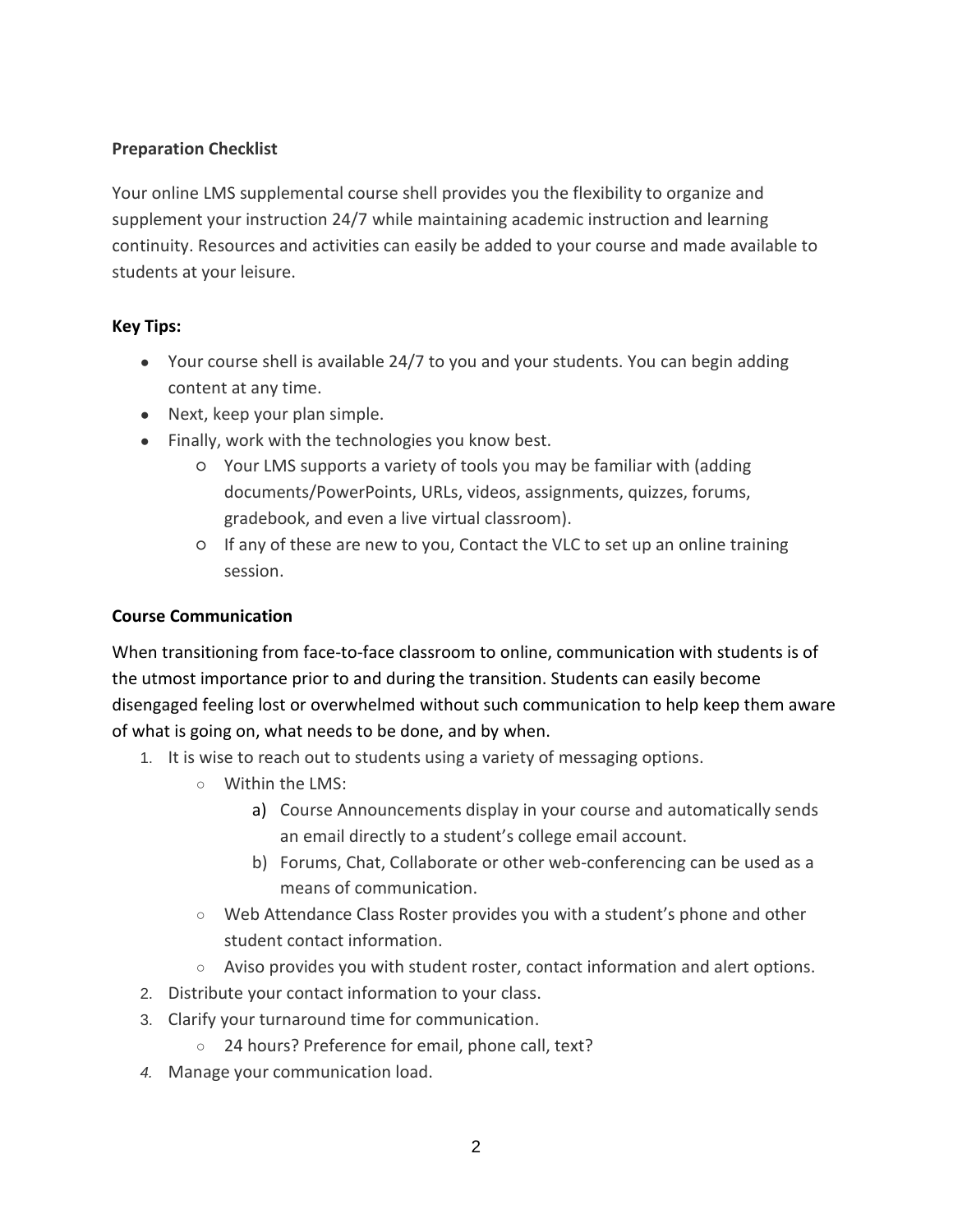- *Some faculty create a Frequently Asked Questions page or a Course Q&A discussion forum to centralize inquiries.*
- 5. Use Collaborate (a live virtual classroom) Moodle Chat or other tools to host virtual office hours.

# **Course Materials**

- 1. Share your syllabus with students in digital format (PDF or Word)
- 2. Convert paper-based materials to digital format (ex: Word, PDF or PowerPoint)
	- This helps to keep content mobile-friendly in case students only have access to portable devices.
	- $\circ$  Your course is available 24/7 to you and your students. You are encouraged to upload content as supplements.
- 3. Provide enough content in your course shell so students could work independently for a short period – if needed.
- 4. Identify and prepare at least one week of content
	- Record lectures or offer a live virtual class using Collaborate (Collaborate allows you to record your lecture and track participation/attendance).
	- Prepare PowerPoints for digital distribution.
	- Develop study guides.
	- Consider using supplemental resources (URLs, Videos, or Open Educational Resources) to help further explain your content.
- 5. Consider having your students complete 1-2 online activities to become familiar with this delivery format.
	- Many face-to-face instructors use quizzes to reinforce student reading.
	- Others have students submit their work through Moodle to secure a digital record of submitted assignments and to make grading easier.
- 6. Consider using activity completion, and/or restricted access, to create self-guided course content for students. This can help students stay on task and avoid skipping important content you deem vital to their learning.
- 7. Prepare synchronous and/or asynchronous engagement opportunities to support instruction.
	- Open Forum supports text-based discussions.
	- $\circ$  Collaborate is a live virtual classroom supporting video and audio synchronous meetings with the ability to present slides, your screen, interactive whiteboard, polls, chat, and breakout sessions for groups. All sessions can be recorded.
	- Microsoft Teams (Skype) can also be used for virtual class meetings.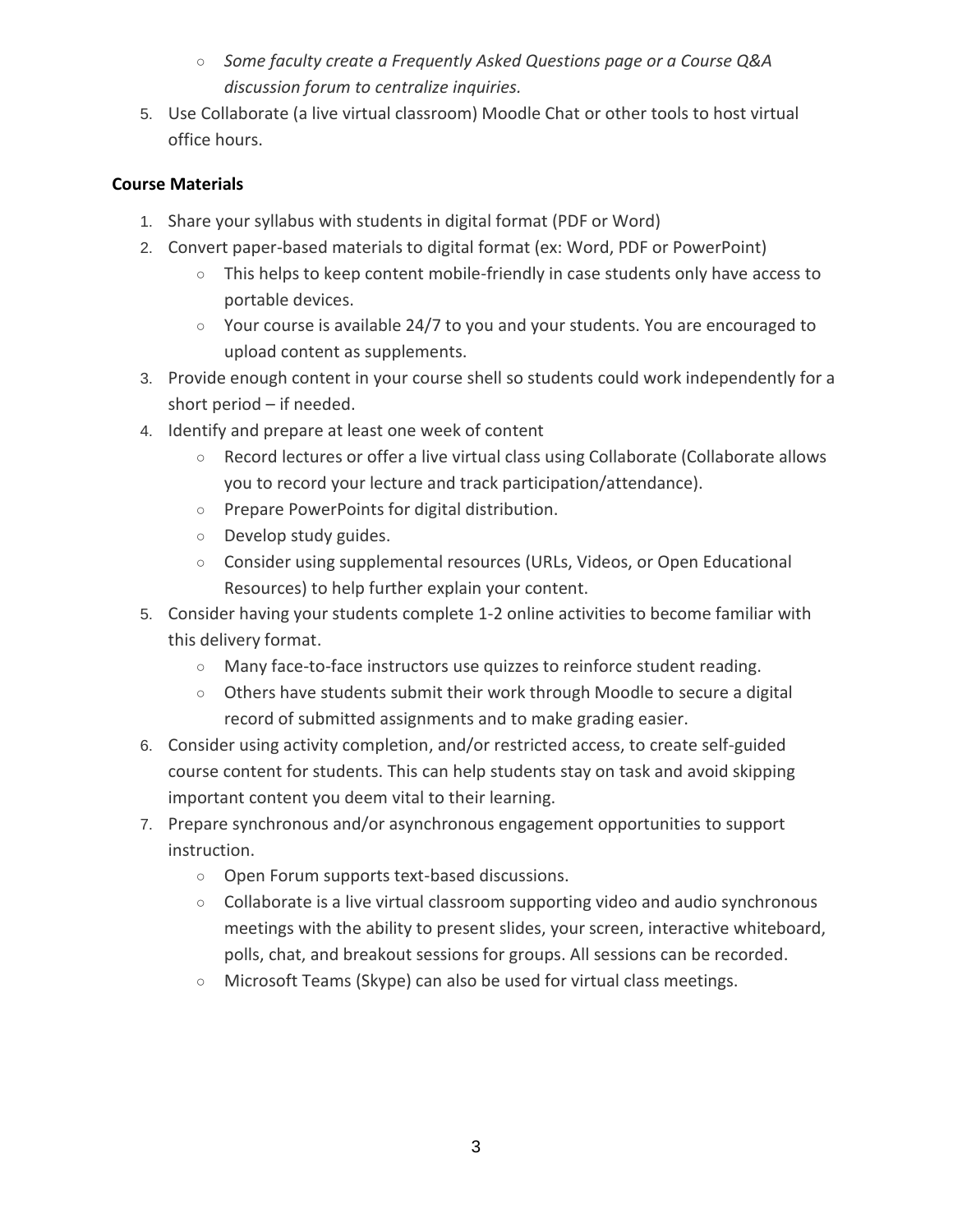### **Engagement Strategies**

#### **Planning your communication strategy:**

- Use all communication channels email, voicemail and Moodle announcements.
- **Maximize your reach!** Be prepared to use at least two types of asynchronous and synchronous tools to maximize your options for communicating with students:
	- Asynchronous: Moodle (Announcements, Discussion Forums) as well as college email
	- Asynchronous: Bb Learn (Announcements, Discussion Forums) as well as college email
	- Synchronous: Collaborate, Chat, Microsoft Teams

#### **Engaging students:**

- Discussion forums can support course participation when class cannot meet. Assign specific prompts to guide student responses and require students to respond to peers for further engagement.
- Use Moodle *Workshops* or *SafeAssign* to create opportunities for peer review feedback when students cannot meet in person to respond.
- Collaborate is another good resource to use to meet with students in virtual, real-time sessions.

## **Online Activity Tips**

**LMSs support several gradable options (see italicized terms):**

- *Quiz* can be standardized, set to display random questions and answers, timed, and set to a specific number of attempts.
	- Accommodations can easily be made to allow specific students extended time.
- *Assignment* is a virtual dropbox for students to submit essays, homework, labs, etc. It accepts most file types and can also be limited to specific file types.
	- Use of rubrics for grading is supported.
- *Open Forum* is a place where you and students can interact with each other on a common or open-ended topic.

#### **Flexibility is important**

- Consider how you can leverage technology to offer assessments online.
- Academic continuity may require adjusting deadlines for one, some, many or all students on your course.